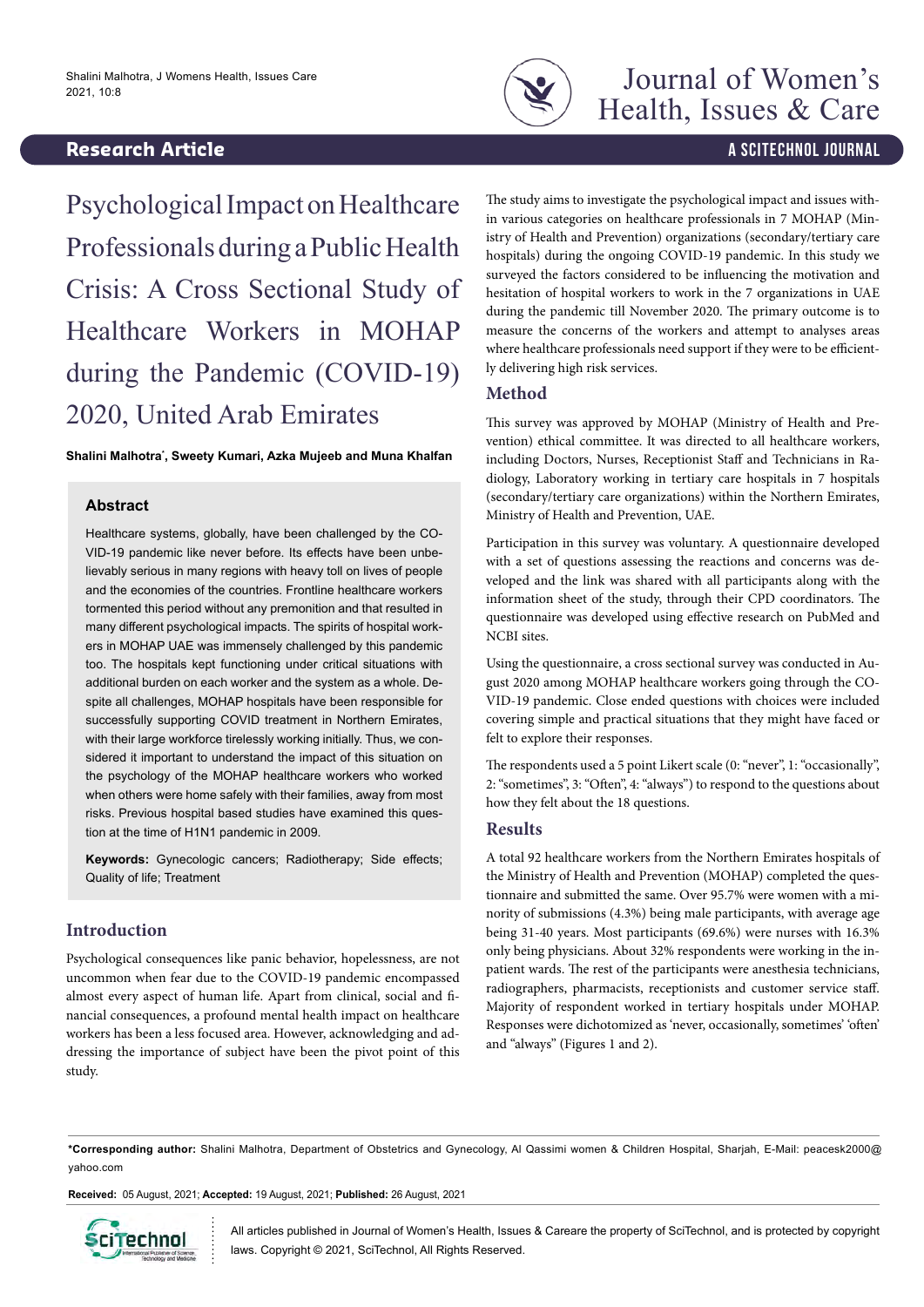*Citation: Malhotra S, Kumari S, Mujeeb A, Khalfan M (2021) Psychological Impact on Healthcare Professionals during a Public Health Crisis: A Cross Sectional Study of Healthcare Workers in MOHAP during the Pandemic (COVID-19) 2020, United Arab Emirates. J womens Health, Issues Care, 10:8*



**Figure 1:** Calculations of responses between gender and age.



Figure 2: Calculations of responses between job and workplace.\

#### **Data analyvsis**

Approximately 40.2% health workers reported "sometime" having anxiety about being infected during Covid-19 pandemic, while about 18.55% "sometime" felt anxious about spreading the virus to the family. Over 44.6% felt burdened due to increased work "sometimes" with nearly 44.2% feeling burdened "sometime" due to change in quality of work. 31.5% "sometimes" felt anxious about acquiring the infection while travelling to the hospital. As many as 47.5% expressed their confidence on their organizational environment and marked "always" for feeling cared for by the institution they worked for, which is perhaps the most significant finding noted.

30% of healthcare workers responded that wearing personal protecting equipment, mask and shield "never" affected their identity and rapport with the patient. As many as 28.3% health workers "never" thought of wearing gown, gloves and mask, while 27.2% responded "always" for

this question. This reflects the dilemma which was prevalent among the healthcare workers about PPE usage. It also points out that many considered wearing more than a mask was helpful.

Approximately 44.6% health worker in MOHAP "never" thought of using N95 as a protective measure throughout the working hours. This perhaps reflects their concern about reducing risk of acquiring infection at work. It is worth noting that even though 40.2% workers "sometimes" felt physically exhausted, another 39.2% workers "sometimes" felt mentally exhausted, a large majority (77.2%) reported "never" feeling any hesitation to work, being in areas with active COVID cases, which reflects a positive attitude and dedication of the healthcare workers in MOHAP. As many as 47.8% MOHAP workers "always" feel motivated to work As many as 30.4% "sometimes" felt social avoidance by the community because of being a healthcare worker. About 25% "never" feel scared to play with their children at home and that reflects the quality of family life.

# **Discussion**

Over 95% respondents were females in this survey. Consistent with these results is the finding from an online survey of Canadian health care workers in April 2020 (n>500) in which also, 90 percent respondents were females [1].

Two cross sectional study using self-report instruments close to or during the peak of the pandemic to assess hospital based physicians and nurses (total n>1200) in China and frontline and second line health care workers (n>1300) in Italy were reviewed to study the mental health of healthcare workers in those countries in the pandemic. The prevalence of moderate to severe psychiatric symptoms was as follows [2,3].

- Anxiety 12% to 20%
- Depression 15% to 25%
- Insomnia 8%
- Traumatic distress 35% to 49%

In our study the prevalence of the same in healthcare workers in MO-HAP is much less and only felt sometimes by the respondents, clearly establishing that it was mild severity. This reflects the better mental state of workers in MOHAP, UAE, reflecting their improved ability to serve the sick.

Many possible risk factors causing mental health problems in healthcare workers can list. One of the most important is their constant exposure to the affected patients. Definitely background history of psychiatric illness or medical illness in the workers predisposes them Shortage of PPE and lack of organizational support ensuring staff safety could be more reasons for staff to get stressed and protective factors for psychological problems in health care workers [4]. Many healthcare workers perceived social stigma directed towards them due to their occupation from people in society which, causes social isolation rather than more support. This perhaps could also be a contributing factor [5,6].

Some reasons for the healthcare workers in MOHAP in our study group to feel protected could be factors like access to abundant personal protective equipment, supportive colleagues and organizational leaders working towards measured to keep staff safe, access to psychiatric support through talks by experts encouraging positive interventions to feel